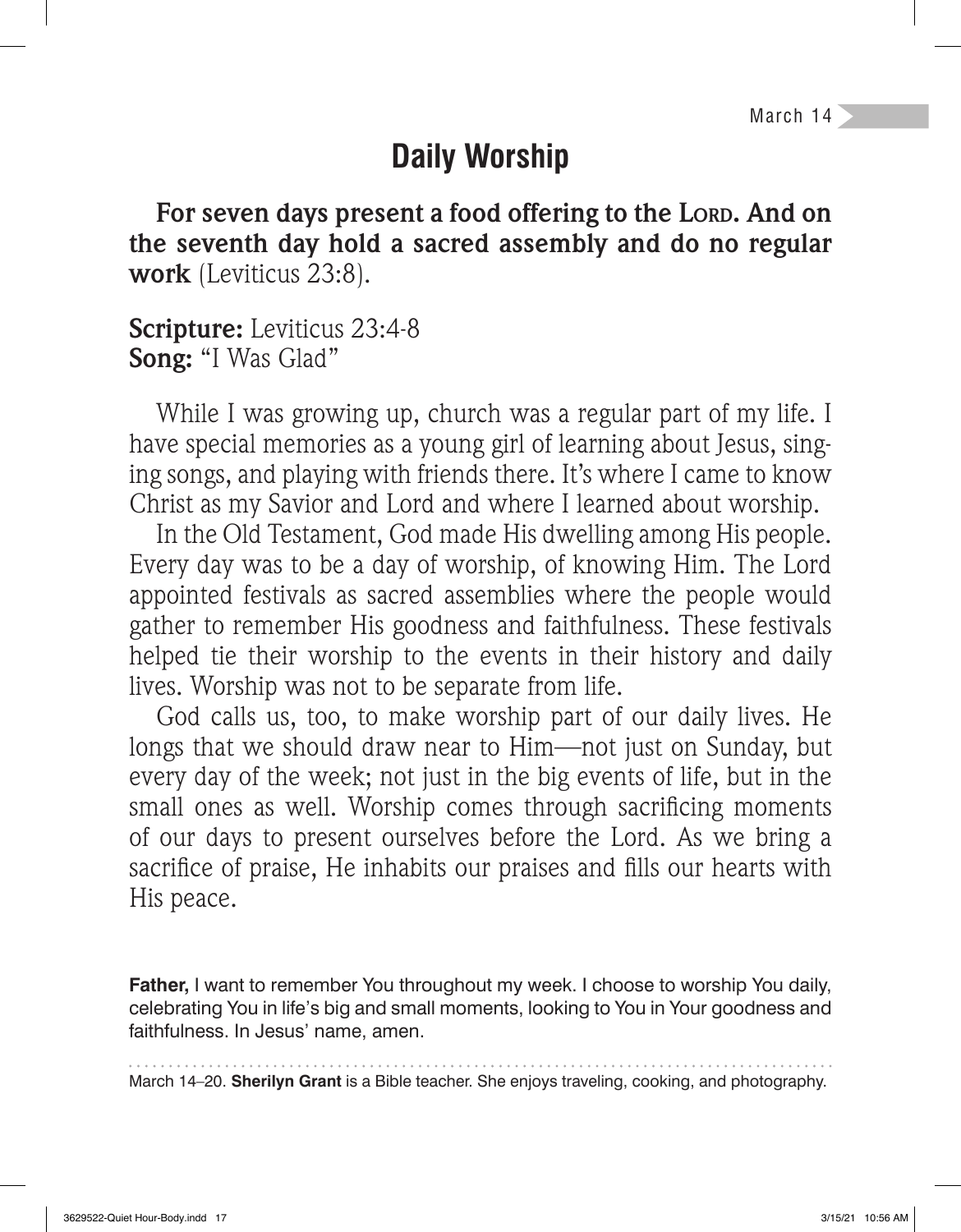## **The Covering**

**"The blood will be a sign for you on the houses where you are, and when I see the blood, I will pass over you. No destructive plague will touch you when I strike Egypt"**  (Exodus 12:13).

**Scripture:** Exodus 12:1-14 **Song:** "O the Blood"

I grew up knowing Jesus and following Him, and I watched as many of my friends and siblings walked through a rebellious stage during which they turned their hearts away from the Lord. I also watched as many of those same loved ones returned to Jesus with a much deeper understanding of His grace and forgiveness.

Sadly, I became like the older brother in the story of the prodigal son. I had counted up all the times I had "done right" in comparison to the choices of those around me. When things became difficult in my life, I complained that I had a right to blessings because I had been "good." God quickly showed me that my self-righteousness was just as sinful and filthy before Him as any sin of those around me who had rebelled. The blood of Jesus took on new meaning for me. I saw myself for what I was: a sinner in need of the blood.

All of us must cling to the precious blood of Jesus, which alone saves. Our inheritance is great—not because of anything we have done, but because of what Jesus has done for us.

**Father,** we thank You for Your Son's precious blood that covers us. We could never repay You for such a great gift. In Jesus' name, amen.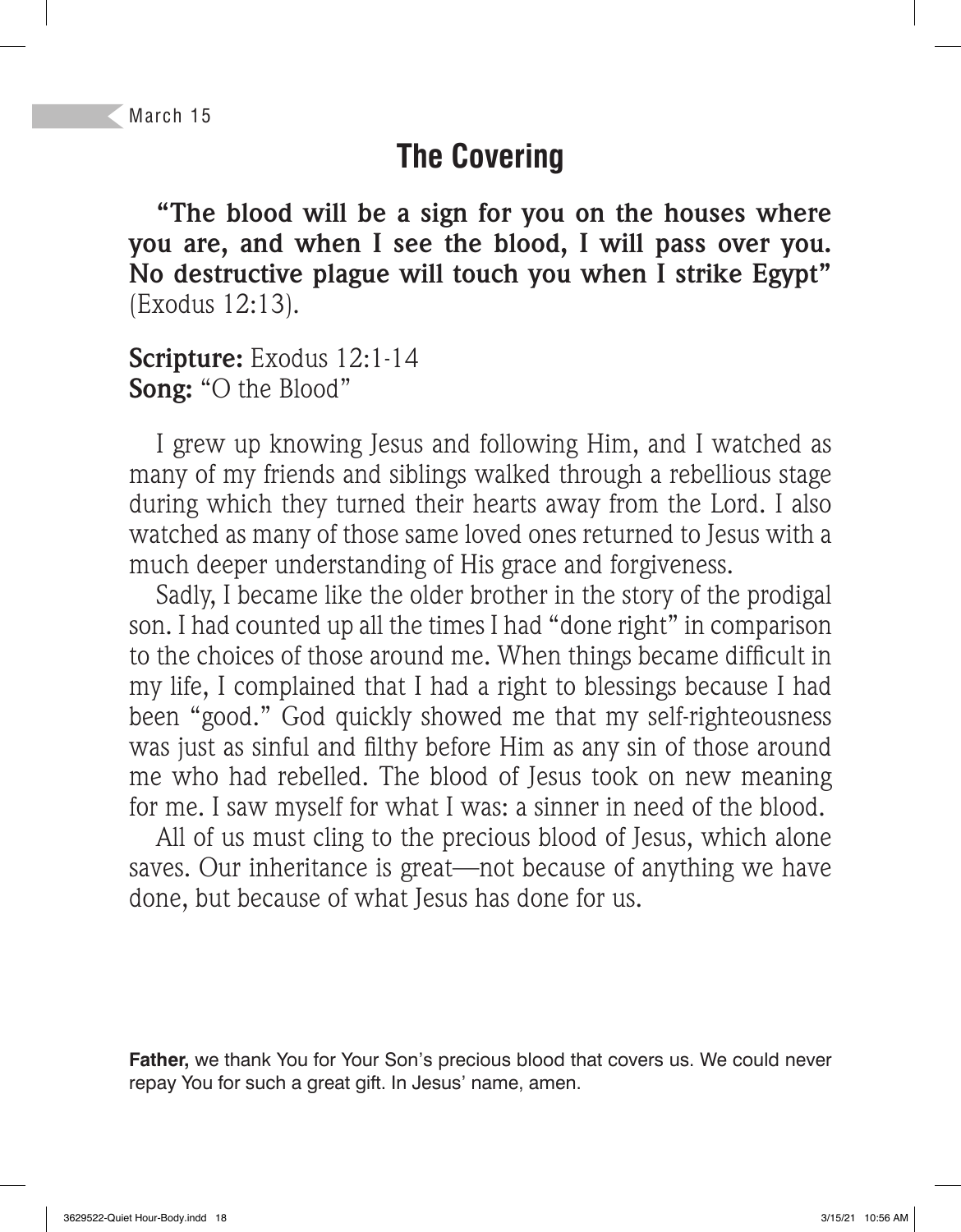March 16

## **Heavenly Attire**

"Tell them, 'It is the Passover sacrifice to the LORD, **who passed over the houses of the Israelites in Egypt and spared our homes when he struck down the Egyptians'"**  (Exodus 12:27).

**Scripture:** Exodus 12:21-28, 50-51 **Song:** "The Blood Will Never Lose Its Power"

I don't get the chance to dress up for an event very often. One year, however, I was invited to a Christmas celebration downtown in honor of a local politician. I had nothing fancy enough to wear to an event that I knew would require formal attire. It was a friend of mine who came to my rescue and graciously lent me one of her beautiful gowns. Because of her provision, I felt like royalty that night!

When the Lord instructed the Israelites to place the blood over their doorposts, He was letting them know the requirements for the angel of death to pass over their homes. It's a visual of what Jesus would later do for us on the cross. The required covering to enter the kingdom of God is the blood of Jesus (Romans 5:9).

We who are in Christ have been clothed in robes of righteousness. When the Father looks at us, He doesn't see our sin. He sees the righteousness of His Son because Jesus' blood has been applied to our lives. This is our heavenly attire! By this precious covering, we enjoy the blessings of God's kingdom as royal sons and daughters (Revelation 22:14).

**Father,** I joyfully receive the robes of righteousness You have provided through Your Son. Thank You for the covering of His blood over me. In Jesus' name, amen.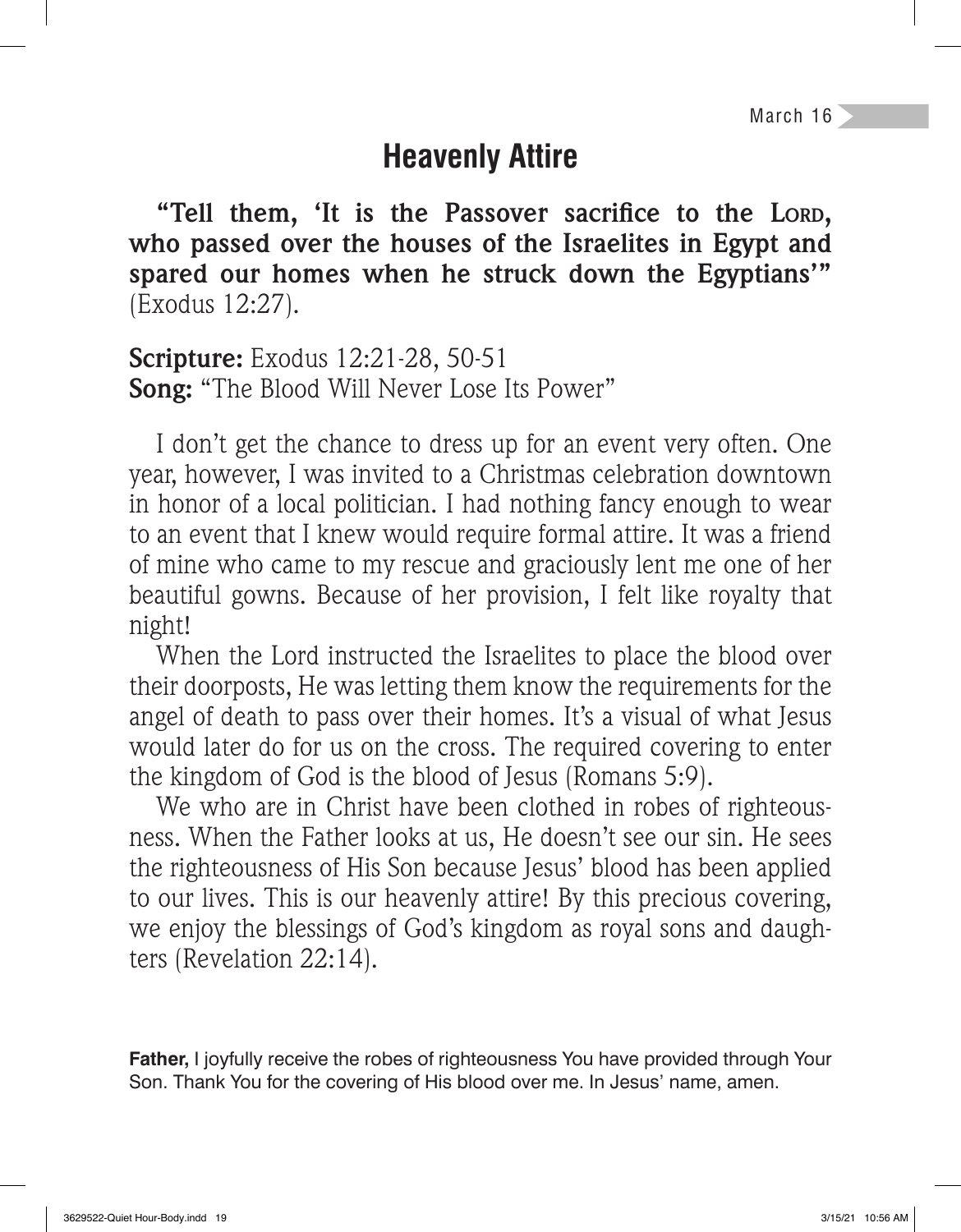# **The Nature of God**

**He raises the poor from the dust and lifts the needy from the ash heap; he seats them with princes, with the princes of his people** (Psalm 113:7-8).

**Scripture:** Psalm 113 **Song:** "O God, You Love the Needy"

As an elementary teacher I am always fascinated by the different personalities of my students. They come into the classroom having their own ways of expressing thoughts and emotions. God has made us each so unique! He sees our unique needs. He sees our places of brokenness. And it is in His very nature to care for and help His needy children.

The nature of something (or someone) is defined by its inherent features, its innate or essential qualities. In Scripture God reveals His nature to us by how He has moved and acted throughout history. As we read the Word, we see God consistently demonstrate that He is a God who sees the needy, is drawn to the brokenhearted, establishes the humble in spirit, and provides for the poor.

The good news is that God does not change. He "is the same yesterday and today and forever" (Hebrews 13:8). This means that as we accept our needy state and bring our brokenness to Him, He will lift us from the ash heap and set us on high in heavenly places with Him. This is a forever promise for all who are God's children and call on His name.

**Father,** when I realize I can do nothing and have nothing apart from You, I recognize my need. It is in this place of surrender that You meet me. Thank You. In Jesus' name, amen.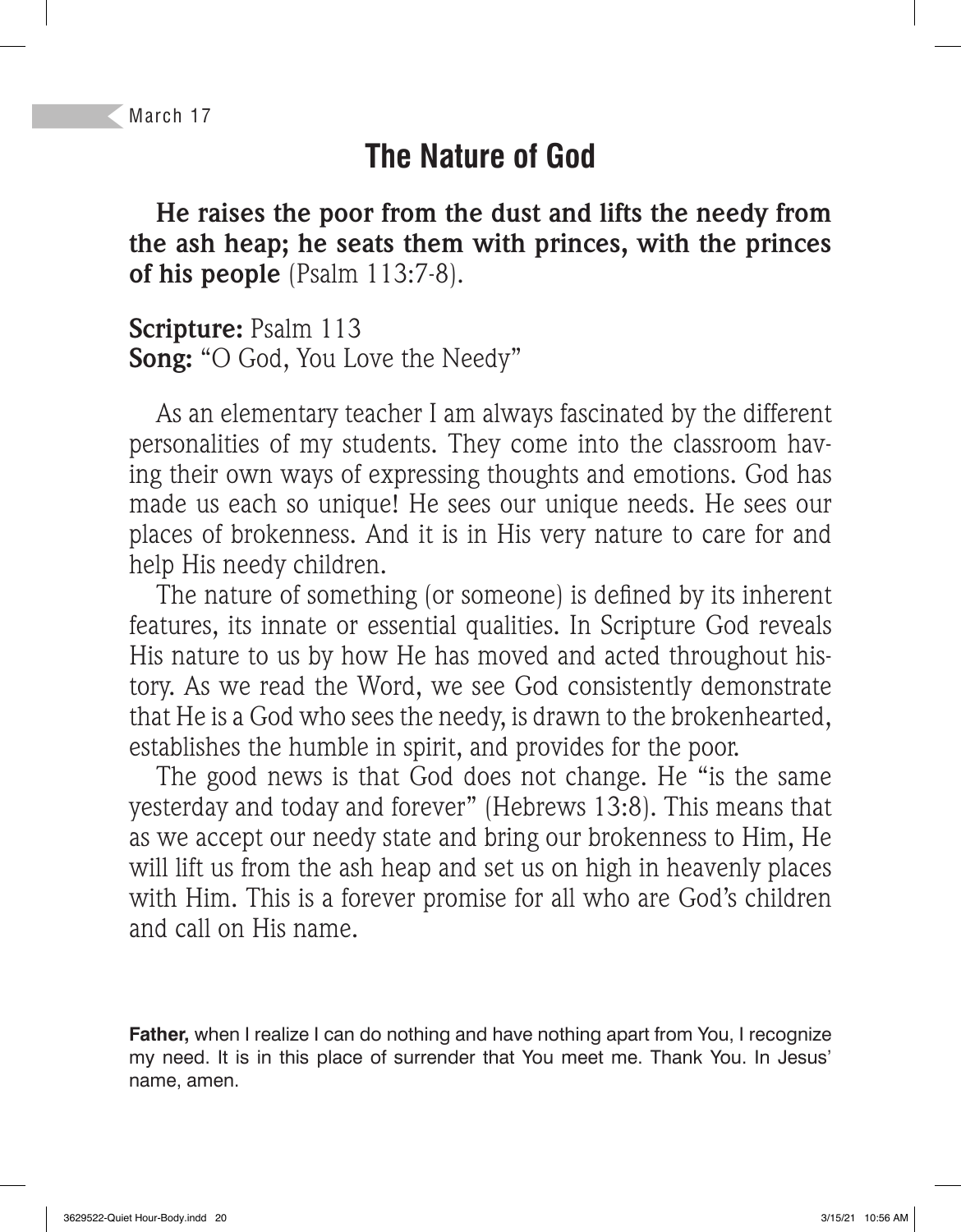## **A Little Yeast**

**Get rid of the old yeast, so that you may be a new unleavened batch—as you really are** (1 Corinthians 5:7).

**Scripture:** 1 Corinthians 5:7-8; 10:1-4 **Song:** "The Bride of Christ"

I love to bake, and in recent years I have learned many new baking skills, including how to bake with yeast. For beginner or pro, it's important to understand how yeast works. Yeast is a living organism, and it's what makes dough rise. It only takes a small amount to work its way through the dough. As the yeast interacts with other ingredients, it stretches and expands the dough. A critical part of the baking process is to cover and place the dough in a warm place while the yeast does its work.

Paul was familiar with this process when he was writing to the Corinthians. He compared yeast to sin and how sin can permeate and corrupt truth, righteousness, and the spiritual life within us. The process of yeast spreading in dough is likened to how sin and wickedness can spread in a Christian community, especially when sin is hidden and covered instead of confessed and forgiven.

Today as believers, we are to remove the "old yeast" of sin to be a like a new batch without "yeast." This is the good news of the gospel. We are exhorted to remove sin from our lives and be reminded that our true identity is that of "a batch without yeast," pure and spotless in Christ.

**Father,** help me be quick to confess and forsake sin, to live in agreement with who I am in Christ. In Jesus' name, amen.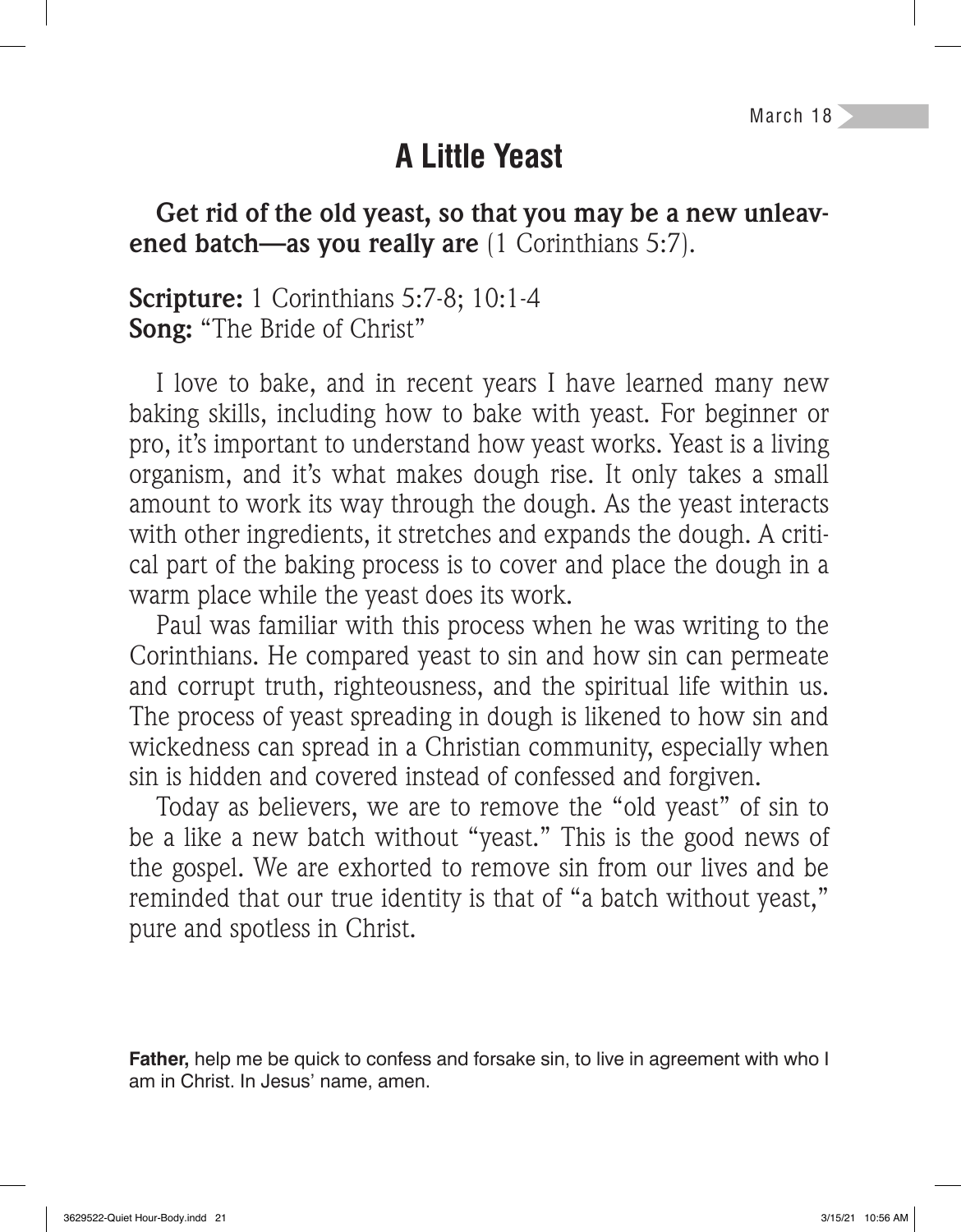# **My Father's Presence**

#### **Tremble, earth, at the presence of the Lord** (Psalm 114:7).

**Scripture:** Psalm 114 **Song:** "The Lord Is in His Holy Temple"

My grandfather had a commanding presence. He was a pastor and had a true shepherd's heart. People were drawn to him because of his spirit, and they loved spending time with him because of his wisdom and counsel. Many in the congregation would make appointments, scheduling time to meet and speak with my grandfather privately.

I remember many Saturdays going to the church with my grandparents. I would play on the carpet with my dolls or coloring books while my grandfather worked at his desk, studying his Bible and preparing for the Sunday service. I did not need to make an appointment to see him. I could crawl right up onto his lap whenever I needed.

Many times this image has helped me understand my relationship with my heavenly Father. While He has a commanding presence and is to be respected and held in awe, He also grants me access to His presence anytime, day or night, because of Jesus. I can come without reservation into God's presence for what I need.

Our heavenly Father has made himself available to us, and not just when we need Him; we live and move and have our very being in Him (Acts 17:28). There is rest and security as a child of God, knowing that our Father is always right there next to us at all times.

**Father,** I thank You that, because of Jesus, I can come before You and You will hear and receive me. In Jesus' name, amen.